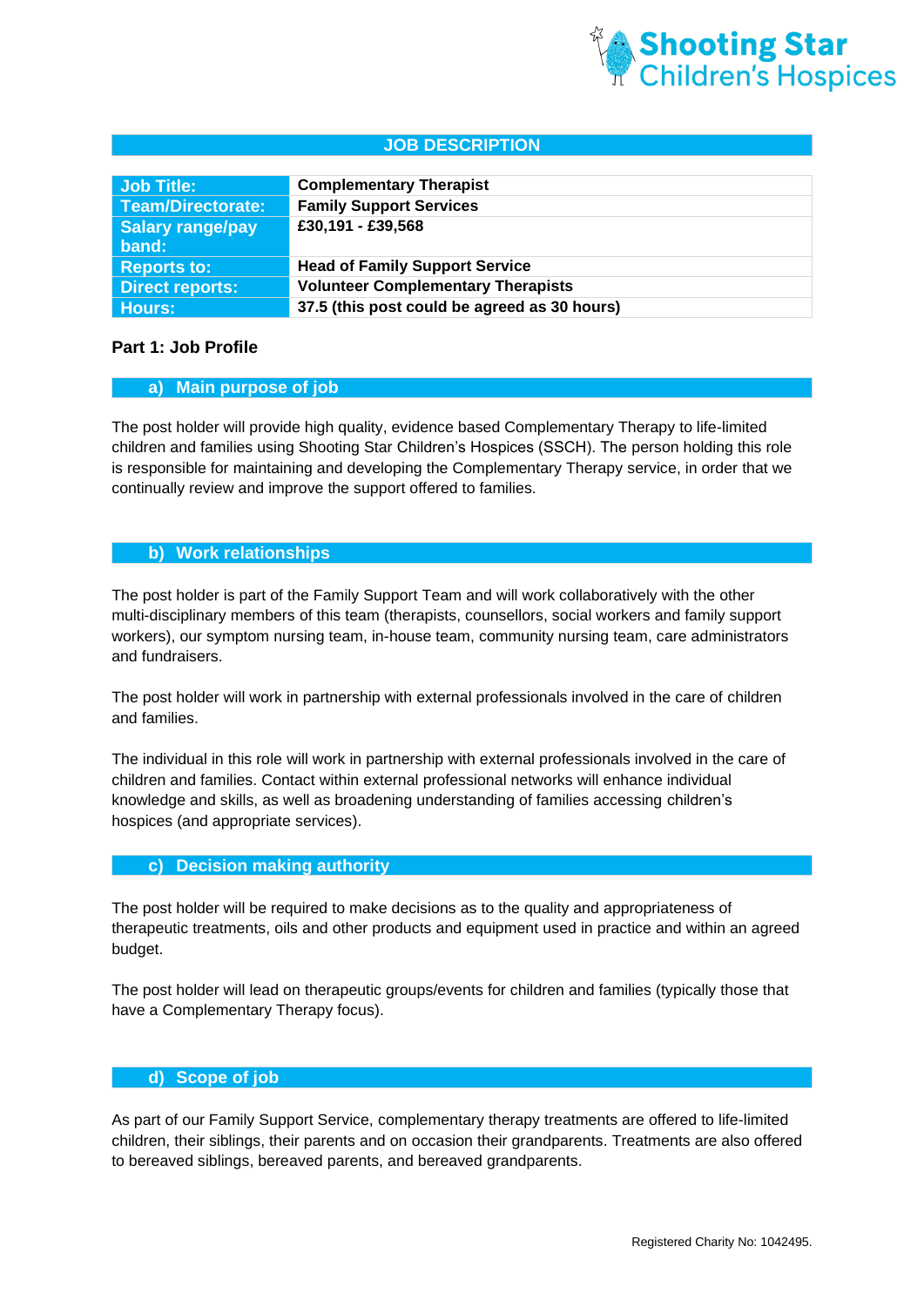Complementary therapy treatments are predominantly provided individually, but referrals may include supporting a parent in delivering massage or leading a group session for care staff and children. The postholder will be involved in events focused on wellbeing such as Pamper Days and other family support events provided by the team.

Qualified complementary therapist volunteers and bank complementary therapists help to deliver treatments to children and families. The postholder is responsible for the support and supervision of these individuals.

As a member of the Family Support Team, the post holder is asked to assess each family holistically and to help engage other professionals internally and externally who may be able to offer specialist support. Within the team, the post holder contributes to the continual multi-disciplinary assessment of families' needs, as well as the provision of support, signposting, information sharing, developing resources and events for children and families, and the ongoing development of the family support service.

This care and support will predominantly be provided at Christopher's in Guildford and Shooting Star House in Hampton. Consultations and risk assessments of children and families may take place virtually or in-person. Some travel to family homes and hospitals will be required. Hospice Care is provided 24 hours a day, 365 days a year, therefore the post holder may be required to work occasional Saturdays or Sundays.

# **Part 2: Main duties and key responsibilities**

- To maintain and co-ordinate the Complementary Therapy Service for SSCH.
- To triage and risk assess referrals, prioritising these appropriately according to risk and informing families of the wider services that may be relevant.
- Assess, plan and provide individual complementary therapy treatment programmes through consultation with the child if appropriate, members of the family and the multi-professional team both internally and externally.
- Careful consideration of appropriate aims for complementary therapy programs, with continual review of outcomes.
- Support and guide parents in massaging babies and children.
- Plan and deliver complementary therapy groups for children and care staff, or for groups of families.
- Demonstrate safe clinical practice in relation to the applied therapy (e.g. Aromatherapy and Massage, Reflexology and Indian Head Massage).
- Safe assessment, design and use of Aroma sticks with children and family members.
- Maintain awareness of current developments in complementary therapies and their implications for practice. To contribute to the development of evidence-based practice and be involved in research where appropriate.
- Work as part of the multi professional team providing evidence-based care for children and family members.
- Engage in learning about the wider care of life limited children and bereaved families, in order to contribute to the work of the Family Support Team.
- To initiate and participate in effective communication with the other teams within care. To ensure the wider team is informed of any relevant changes in the family or child's needs or circumstances.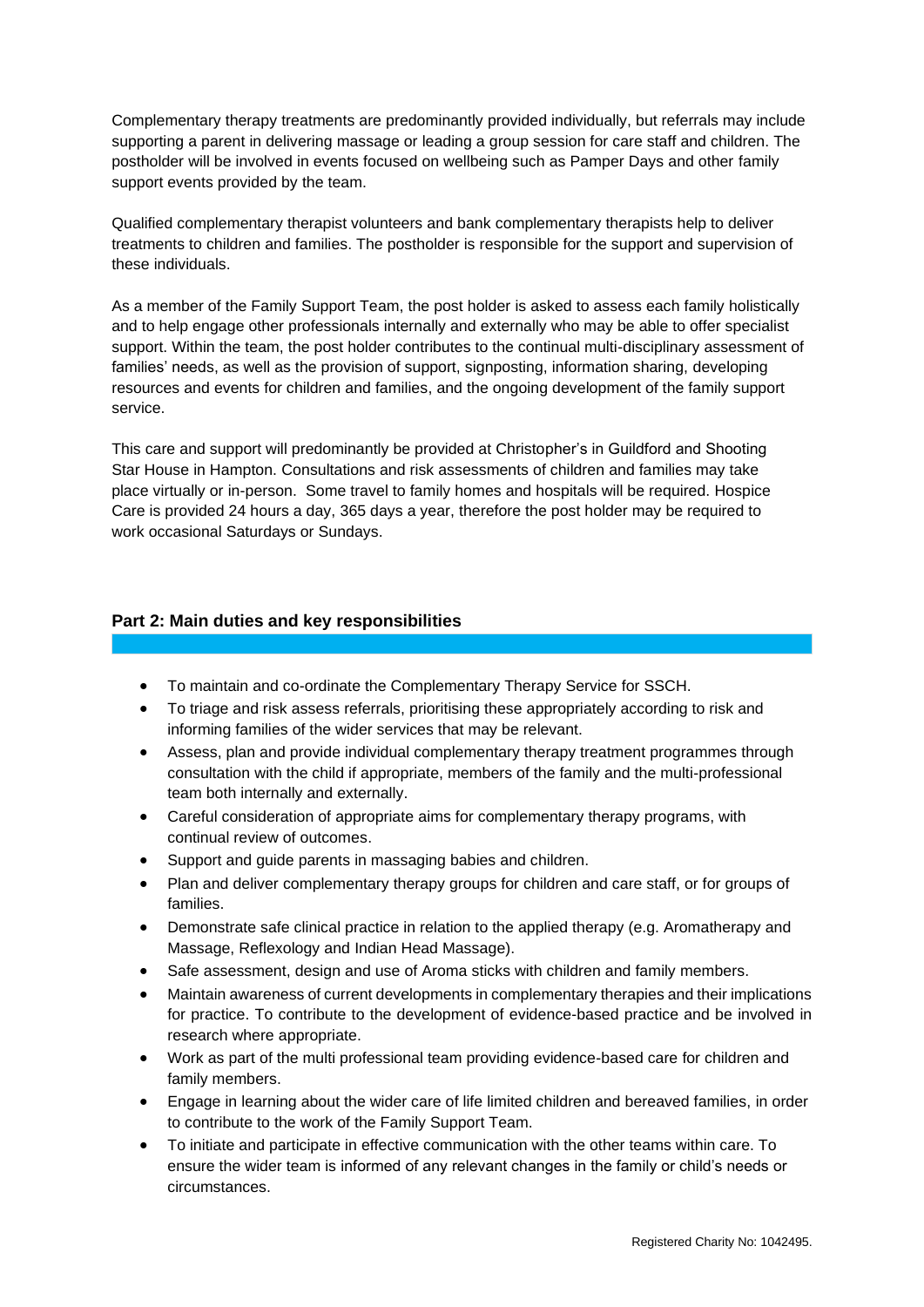- Be a source of complementary therapy knowledge and expertise for families and colleagues.
- Share professional expertise with colleagues and families, providing support and training to enhance the skills and knowledge of others.
- Work with the Head of Volunteering in the effective recruitment of qualified volunteer Complementary Therapists.
- Ensure the ongoing monitoring, supervision and support of bank and volunteer complementary therapists, including oversight of therapists' insurance and registration.
- Hold responsibility for own caseload and oversee those of volunteer and bank complementary therapists.
- Effectively manage own time and prioritise workload, providing a flexibility in the service delivery that is responsive to families' individual and changing needs.
- Ensure all documentation is maintained in accordance with SSCH policies, guidelines and standards.
- To ensure the respect, dignity and rights to privacy of children and their families as far as possible, whilst following safeguarding guidelines.
- Effectively manage the budget and maintenance of equipment used for complementary therapies.
- Collate data/evidence regarding complementary therapies to produce regular and ad hoc reports as requested.
- Engage in the development and implication of audits and policies relevant to the Family Support Service.
- Contribute to the on-going development of the Family Support service provided by SSCH through the development of evidence-based practice and research where appropriate.
- Maintain professional membership and registration of the relevant professional body relating to the Complementary Therapy practiced.
- Take responsibility for your own on-going education and professional development, to facilitate lifelong learning which complies with the professional educational requirements of your accreditation, and your identified personal objectives.
- To carry out any other duties that are deemed appropriate by your line manager and are within the scope and purpose of the role.

## **a) Other duties**

- The post holder must be able and willing to get to Christopher's in Guildford and Shooting Star House in Hampton.
- The post holder will need to travel extensively throughout their area and less frequently in other parts of Surrey/West London
- The post holder will be required to apply for a Disclosure and Barring Service check

## **b) Mandatory Criteria**

*1.* **Other duties** *(to be included in all JDs)*

The post holder will be working in a developing environment and they will therefore be expected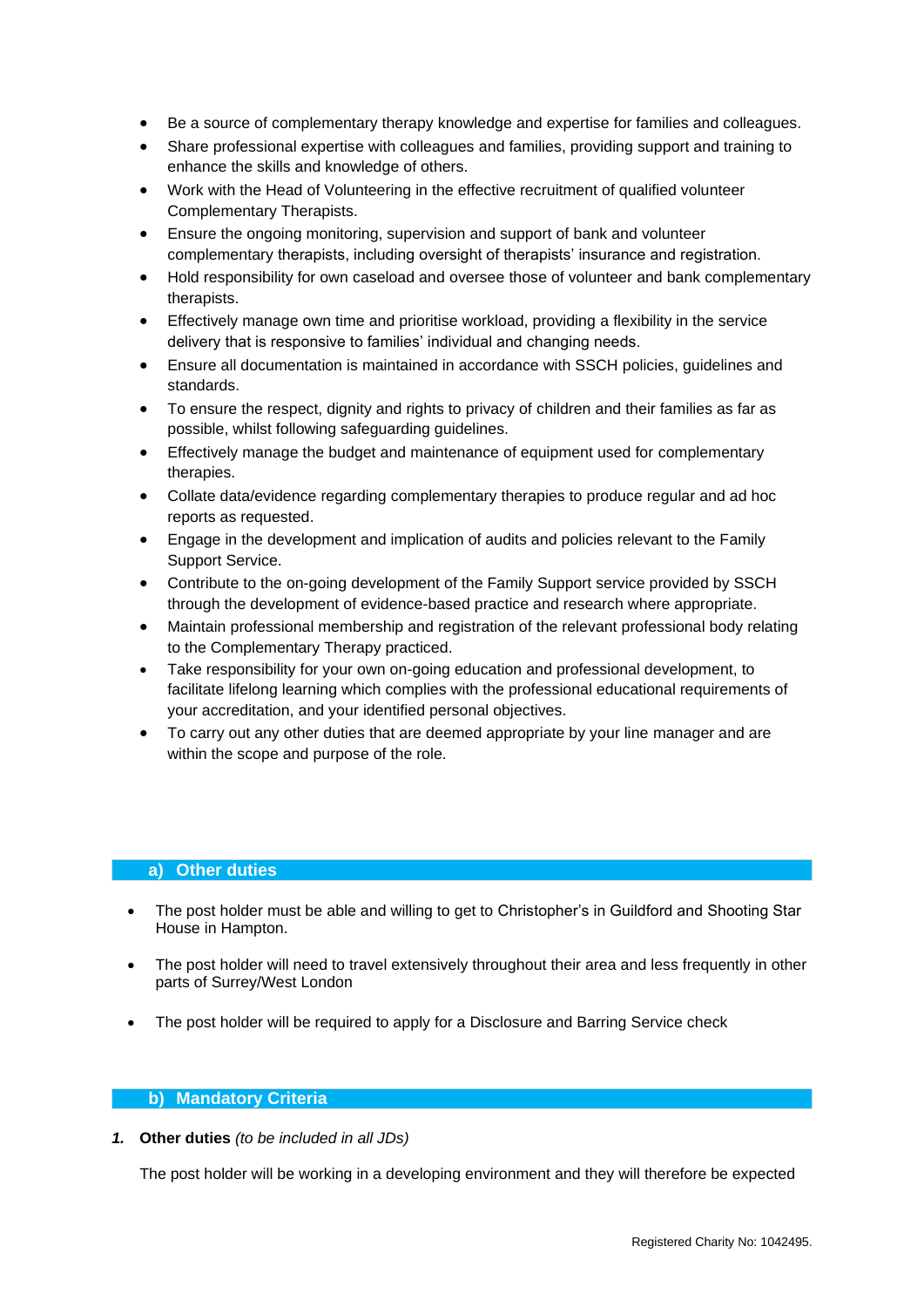to undertake other appropriate duties as required for the effective operation of Shooting Star Children's Hospices.

### **2. Professional Codes of Conduct**

The post holder will be required to respect professional codes of conduct and practice relevant to their role, as appropriate

#### **3. Health and Safety**

Be responsible for health and safety in the area under their control and ensure that they are familiar with Shooting Star Children's Hospices policy on health and safety at work.

#### **4. Mandatory Training**

#### **The post holder will attend all mandatory training relevant to their role**

#### **5. Our values and behaviours**

Shooting Star Children's Hospices is a leading children's hospice charity for babies, children and young people with life –limiting conditions, and their families. We require that all of our staff share our common values and display behaviors that will enable us to achieve our goals.

**Professionalism** – *we will safeguard our families, each other and our organisation by working to ethical and professional standards at all times.* **Respect** – *We will treat each other with the utmost respect.* **Integrity** – *We will be open, honest and transparent in all that we do.* **Diversity** – *We will respect individuality and ensure inclusion and fairness to all.* **Excellence** – *We will strive for excellence in all that we do.*



# **Part 3: Person specification: Qualifications, experience and skill levels**

#### **a) Qualifications**

Recognised Complementary Therapy qualification.

Qualified in at least two complementary therapies, one of which being Aromatherapy.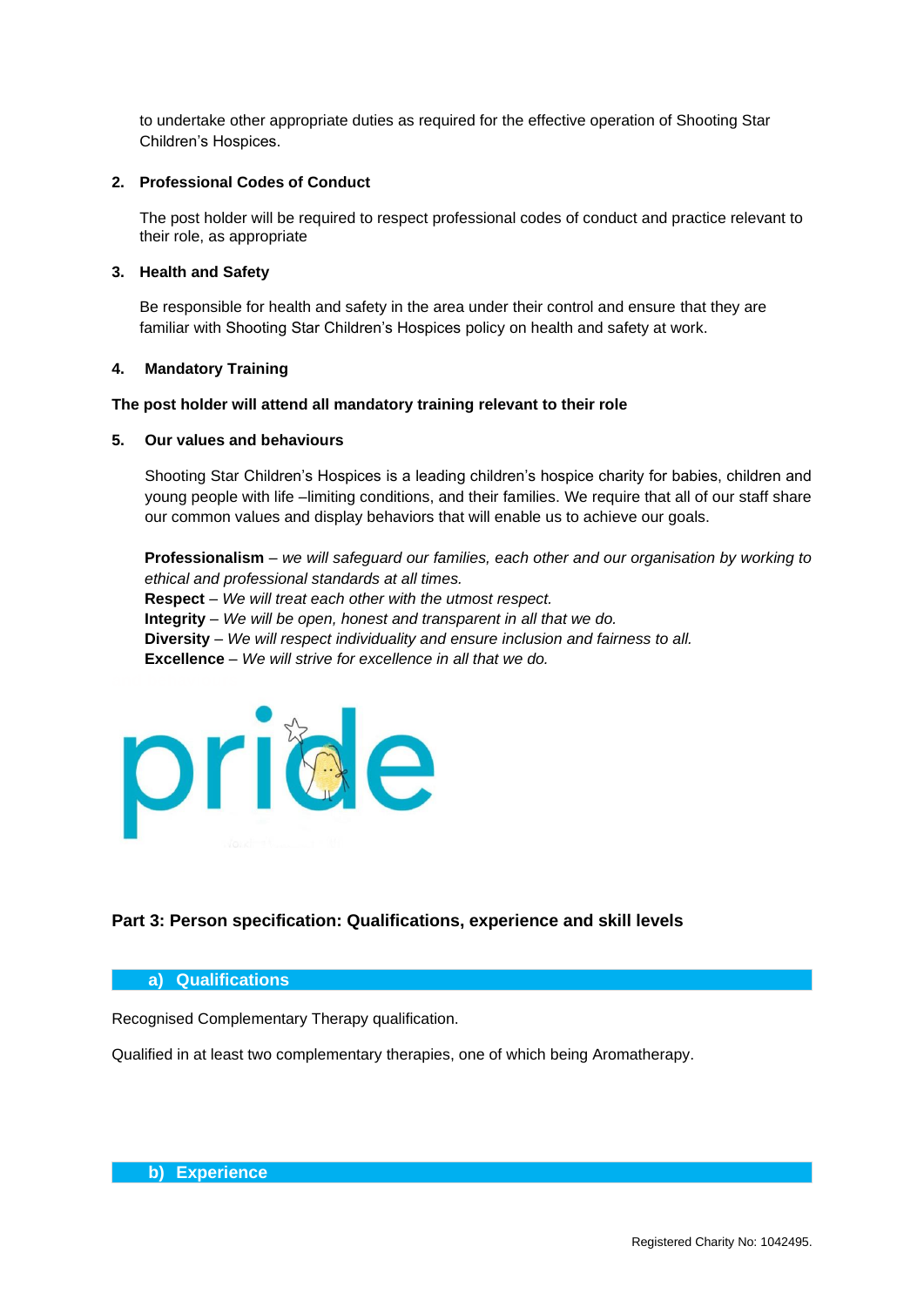# **Essential**

- A minimum of two years post qualification experience as a Complementary Therapist.
- Registered with the Complementary and National Healthcare Council.
- Experience of working in a healthcare/hospice/palliative care environment.
- Experience of working with children, including those with disabilities.
- Experience of using client databases.
- Intermediate IT skills using MS Word, Excel and Outlook.
- Car owner/driver with full UK driver's licence, with appropriate personal and business use insurance.

## **Desirable**

- Experience of working with children, young people and their families affected by life-limiting illness in a palliative care environment.
- Experience of working with and supervising volunteers.
- Experience of working within a multi-disciplinary health team.
- Proven experience of collaborative work alongside another healthcare professional.
- Experience of conducting assessments/consultations on a virtual platform.
- Experience of facilitating therapeutic groups/events such as pamper days.
- Previous experience of teaching complementary therapy techniques to family members and staff (where appropriate).
- Experience of teaching and/or delivering Story Massage.

# **c) Knowledge and Skills**

- Ability to risk-assess referrals and make primary assessments of children with life-limiting conditions and their family members.
- Awareness of safe practice/delivery of complementary therapy treatments, considering existing medical conditions.
- Child-friendly, sensitive approach that enables a child to experience touch positively (often for children who have undergone or are undergoing invasive medical interventions).
- Understanding of the needs of families experiencing child bereavement.
- Ability to identify where psychological interventions may be required for a family and refer internally/externally as appropriate.
- Ability to be responsive to urgent referrals, drawing on specialist knowledge to provide immediate treatments or advice.
- Knowledge of relevant local and national services that support children with life-limiting conditions and their families.
- Ongoing evaluation of a complementary therapy program, to continually assess effect and benefit for a child/family member.
- Formal/evidence-based evaluation of completed complementary therapy programs.
- Awareness of relevant research concerning complementary therapies and research concerning children's palliative care, in order to ensure quality of care.
- Excellent communication skills.
- Ability to work with issues of equality and diversity within client and organisational contexts.